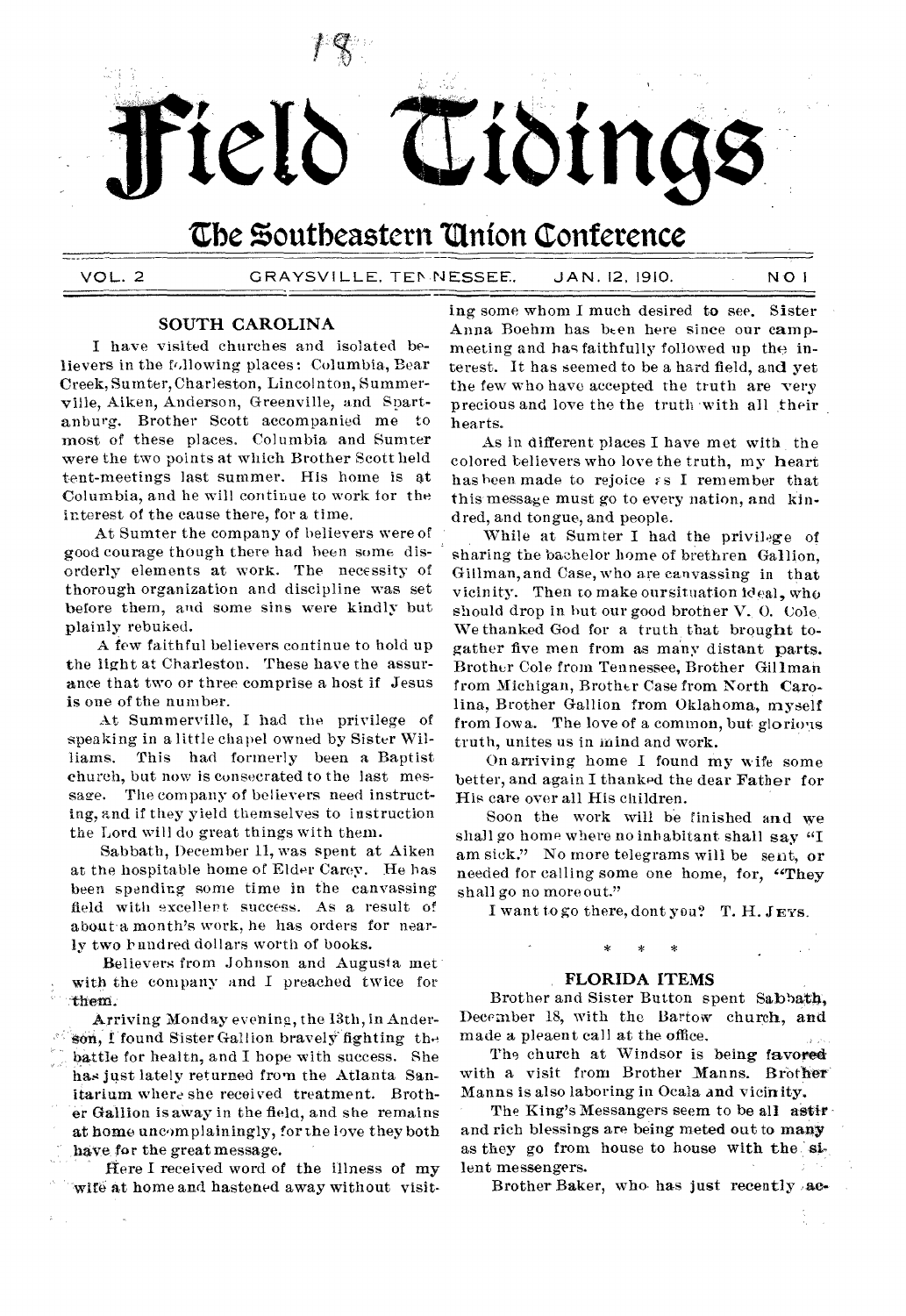<sup>2</sup> FIELD TIDINGS<br>
eepted the truth, is canvassing in: Bartow and is; humanity; that Jesus placed so great an estra<br>
having excellent success. He delivered over mate upon. John 10:11. If we save our life b having excellent success. He delivered over

and from many of the isolated ones telling of of all this? Luke 9:24 first part. the rich blessings received during the week  $\phi$  May we all take new courage and reconsecrate prayer. May these blessings be increased dur-<br>ing the vear as a result of our continued faith-<br>blessing to perishing humanity. Then there

much favor by its patrons, and the work of their of the hundred are not giving "meat in due sea. worthy principal is highly esteemed. son." Luke 12:42, 46.

In ordering Sabbeth-School quarterlies, Let us-all pray that Jer. 16:16 shall be books, and periodicals do so through your home -- fulfilled, and the return of our Lord be hindered conference office. The office should be benefited by the per cent allowed it with which to car- *Field Agent, Georgia.*  ry on the work. We hope soon to have the old time tract and missionary work revived, and may we be revived this New Year with a determination to work for souls and let our friends and neighbors know of this truth so dear to us, by faithful work with the printed page.

As we have reached the close of another ear it is well to look back and ask ourselves the question, Have I done all I could to spread the message to all the world? Have we done all we could in the Master's service? If we have not, let us seek the Lord earnestly for forgiveness and for wisdom and strength to do. all within our power the coming year.

To all the readers of the Field Tidings we extend our best wishes for a Happy New Year, and may continued blessings attend the work of. God in our conferences as well as in all the wide, wide world. The hearty co-operation of all has been highly appreciated. Let all make the Field Tidings of interest by sending their reports.

# \* \* \* WHERE ARE THE OTHER **CANVASSERS**

From the Lord's servant I quote these words, "I know, from the light given me, that where there is one canvasser in the field there should be one hundred." If every Seventh-day Adventist could allow this statement to find a place in his heart, would the Lord ever again send such a rebuke? I believe that if those who know the truth, will sense that which is uncov-' ered by the statement of the Lord it will bring about the fulfilment of Jer. 16:16.

May each one of us ask ourselves the questton, why this spirit of indolence among us who have the truth, (bread) something that those who are daily going down without hope, do not have. Matt. 13:22.

It is sad to think of a person prizing worldly things as of more importance than perishing

sixty dollars worth of books last week. laying up of this world's goods, in order to have Letters are coming from all the churches much to spend on self, what will be the end much to spend on self, what will be the end

ing the year as a resnit of our continued faith-<br>fulness in seeking the Lord. Will be one hundred canvassers actively engage fulness in seeking the Lord. will be one hundred canvassers actively engag-<br>Fort Ogden school is being spoken of with and in the Master's work, while to day ninty nine Fort Ogden school is being spoken of with ed in the Master's work, while to-day nintynin<sup>3</sup>

fulfilled, and the return of our Lord be hindered<br>no longer. W. S. FULLBRIGHT.

**Address Contracts** 

 $\omega_{\rm{max}}=0$ 

 $\ast$ 

### ARE YOU GOING TO CANVASS

 $*$   $*$ 

Doubtless every reader of this paper has at some time or other thought about the canvassing work. Perhaps some have felt that they could not do, very well in this line of effort, and yet they have had a little feeling in their heart that the Lord would-be pleased to have them put forth definite effort for the sale of the .good books! which have been provided by the Lord's special, providence to aid in *giving* the last. closing message.

One of the canvassers in this Union, a young man who has scarcely been in the truth ' for a year, but who has been canvassing nearly ever since heaccapted the message, writes as follows in regard to canvassing: "I feel sure that the Lord will bless and help us according to the effort and zeal we put forth in the work." There is a joy in the canvassing work that those who have not had a taste of it cannot realize. I would that other young people, who are throwthemselves into the hands of the destroyer, would only give their hearts to the Lord, and join in this line of work." Just now, before the various canvassers institutes are held, is agood time to be thinking along these lines. Write your state agent, or conference president, if you desire, to take: hold of this work;  $\therefore$  L.D. - 2

.L.D. RANDALL.  $\sim$ 

# THE COLORED WORK IN FLORIDA

 $\star$ 

Ten days previous, to our camp-meeting in Winter Park we held a secies of meetings, with a good interest, and some were much impressed, coming out every night, and showing with anxiety to know the truth.

The camp-meeting began November  $4<sub>i</sub>$  and continued until the  $14th^2$ . Elder M. C. Strachan was present to assist in the meeting, and his excellent help was much appreciated by all who

k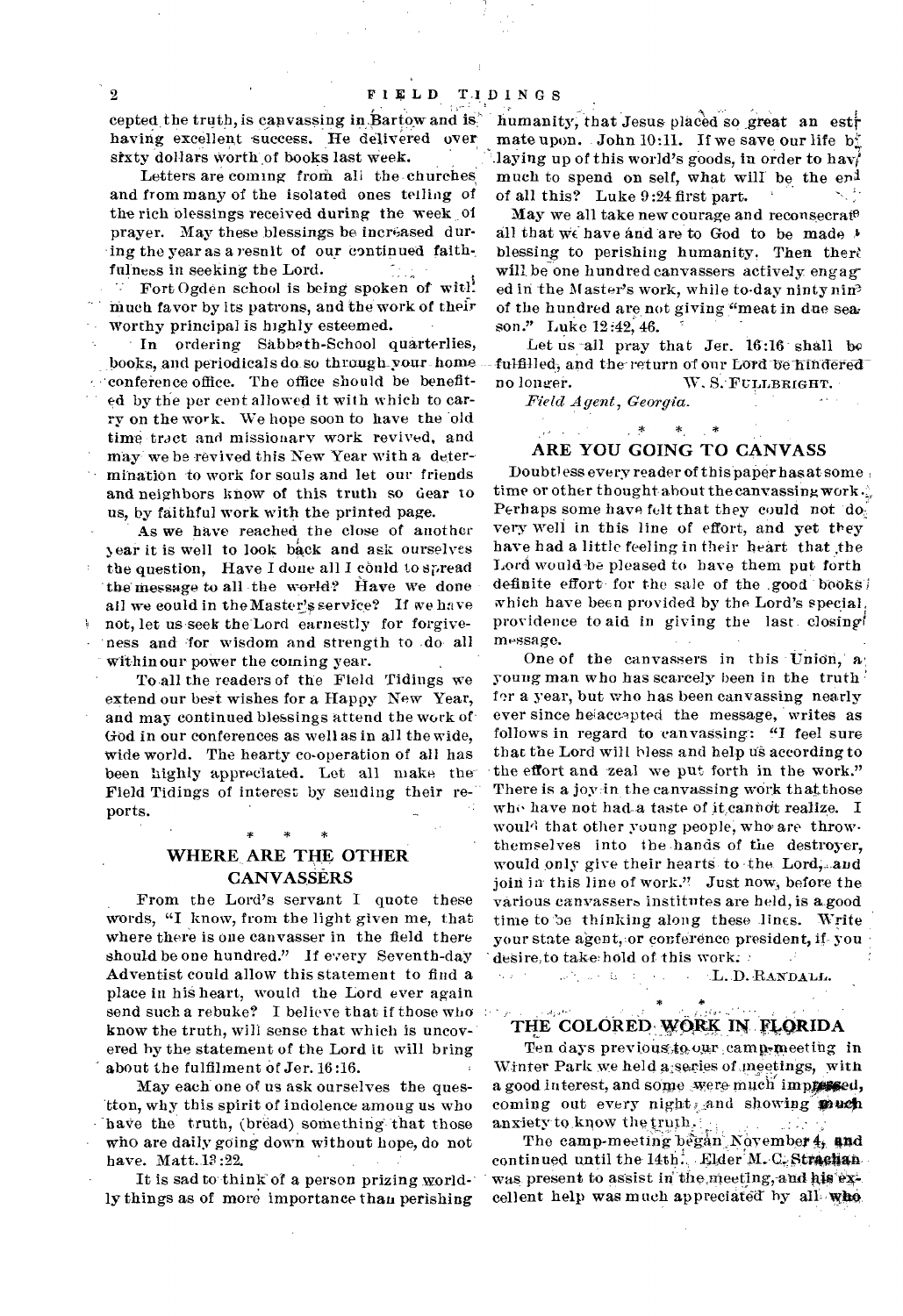were present. The attendance was good throughout the entire meeting and we realized that the Spirit of the Lord was present to guide. - Elder Parmele also visited our camp quite frequently and gave instruction on the plans of organization which all gladly accepted and were glad to understand. Brethren V. O. Cole and E. R. Button met with us several times to give some important instruction along the lines of the canvassing work. Several were much interested in the instruction and have entered the canvassing field.

The Negro Mission Department, I think is being approved of by all our people and the work is going forward with success. In closing our meeting here we organized a little Sabbathschool with a membership of thirteen including children. Nine of these are new Sabbath-keepers. We have great hopes of seeing more take a stand for the truth, as they have expressed an interest and desire to keep the commandments.

December 4, I closed the meetings here and left for Ocala, where I am holding meetings with a little company of twelve believers. The interest here is good and we hepe soon fo have more added to this little band of believers, and also hope to organize a church here. I was much surprised to find our work progressing here as it is.

I ask the prayers of all our people for the colored work in Florida.

At our camp-meeting in response to a call made for the Local Colored Work there was received in cash \$17.54 and \$189.50 in pledges. We earnestly hope that our brethren and sisters will not forget their pledges. Read Eccl. 5:4-6

Yours in the blessed work. J. W. MANNS.

# CANVASSERS INSTITUTE IN NORTH CAROLINA CONFERENCE

Plans are being laid to hold a ten days institute for our canvassers, and those who desire a fitting up for this work, at Hildebran North Carolina beginning the second week in Febraary, 1910. Definite dates will be given later. Dhe general agent of the Southeastern Unson Conference will be present to give valuable **Mistraction dates Restrectly B. Tricen the** fleid agent, will have charge, and the writer expects to attend and assist in every way possible. God has greatly blessed our faithful canvassers the past year. Let us now pray for a new baptism of the Holy Ghost, as we come togeth er for prayer, study and refitting for service. Inquiries should be addressed to H. B. **Tilden Hickory, N. C., R. F. D. No. 4.** 

G. W. WELLS.

### **ATHENS TENNESSEE**

Since the tent effort closed, three public services have been conducted weekly, with a good attendance, besides our regular Sabbath meeting. .

Readings in the homes of the interested ones have been faithfully kept up, and we hope by the help of the Lord to see a church organt je teri ized in the near future.

 $\therefore$  A family of eight persons, who started to obey, dropped out shortly after the tent came down yet wé have still a company of twenty one keeping the Sabbath. Just how many of these will be ready to be taken into church-fellowship when the time comes remains to be seen. We trust that not only these, but others who have been hanging in the balance for some time, may be counted as part of the remnant.

Sister Maud Dortch, who has been carrying her share of the work here, has returned home for the holidays to take a much needed rest.

The ministers of the town have combined their forces against our work, but we know that our Lord is for us, however, we need the support of earnest prayers that we may perform faithfully and well our part.

H. LASLEY SHOUP.

# FROM LINCOLNVILLE SOUTH CAROLINA

 $\mathbf{x}^{(1)}$ 

 $\ddot{\phantom{a}}$ 

 $\mathcal{F} \rightarrow$ 

 $\omega \sim 1$  ,  $\sim 1$ 

 $\leftarrow x$  .

We were agreeably surprised by a visit from Elder T. H. Jeys and Elder Scott on Thursday December 8th. They held two very profitable meetings with us, Elder Jeys preaching at both services. His sermon in the morning was especially helpful, where he used the words of the apostle Paul, "We preach not ourselves but Christ Jesus the Lord." We thank God for this sermon which made us feel pur nothingness and entire dependence upon the Almighty God, so keenly.

The church was both enlightened and edified by these brethren, whom we rejoiced to see face to face, for the first time. We pray God'sblessing upon them for the love they showed toward us. Mrs. F. DENNISSON.

station of the second second station of the second second second second second second second second second second second second second second second second second second second second second second second second second sec

A NEW COMPANY Permit me to use a very brief space in your much valued paper to inform its many readers that there is in existence a small band of Sabbath-keeping saints at this place, and that the majority of us are very recent acquisitations to the faith, but as strong in our conviction as those who espoused the cause many years ago. Of course there is no reason for any one to doubt